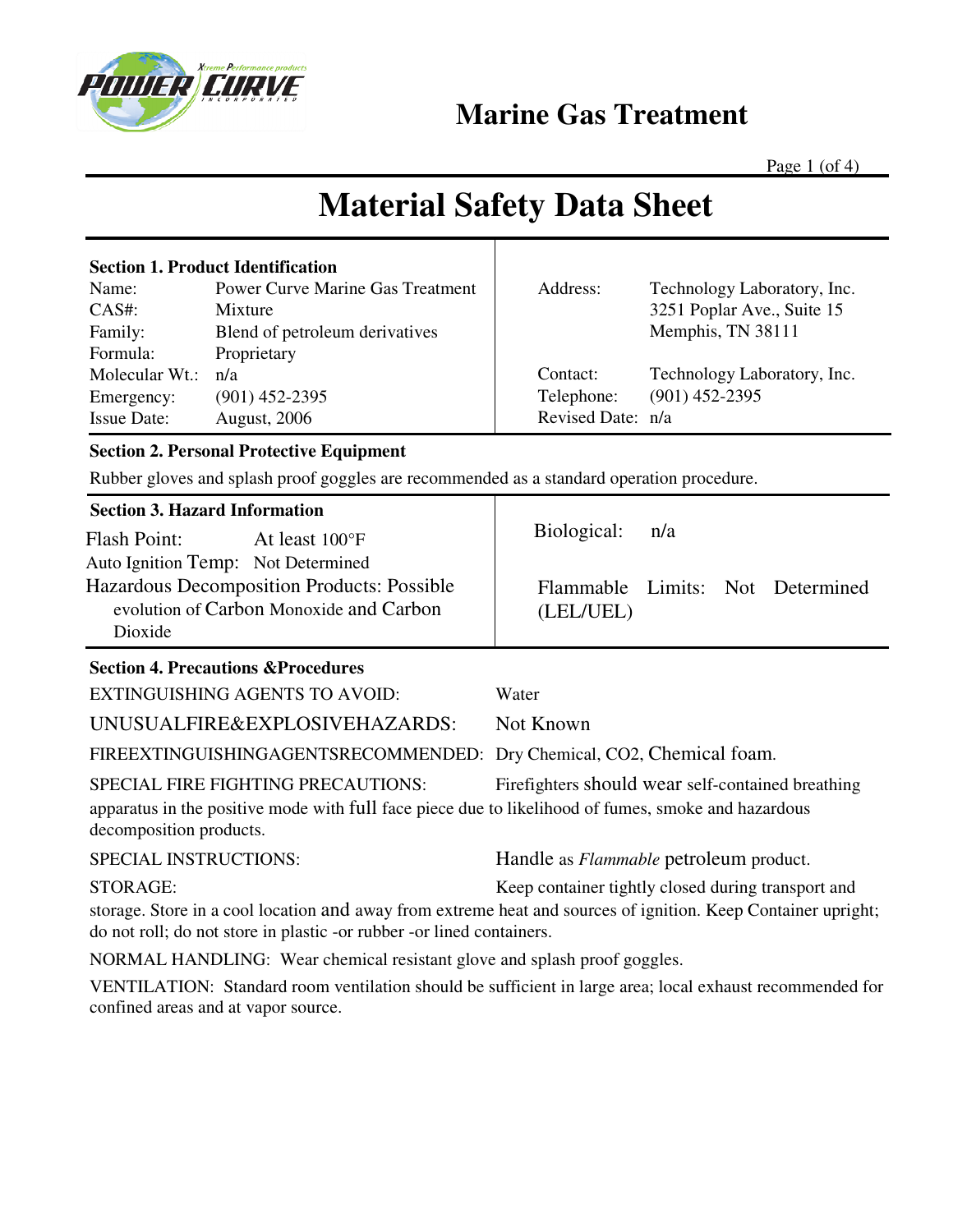

### **Marine Gas Treatment**

Page 2 (of 4)

### **Material Safety Data Sheet**

*Continued -* **Section 4. Precautions & Procedures** 

SPILL OR LEAK: Ventilate area. Remove sources of ignition.

Contain spill with dikes or absorbents to prevent migration and entry into sewers or streams. Take up small spills with dry chemical absorbent. Large spills may be taken up with explosion proof pump or vacuum and finished off with dry chemical absorbent. May require extraction of contaminated soil.

| <b>Section 5. Physical Characteristics</b>                                                                                                                                                                               |                                                                              |                                         |                |  |  |
|--------------------------------------------------------------------------------------------------------------------------------------------------------------------------------------------------------------------------|------------------------------------------------------------------------------|-----------------------------------------|----------------|--|--|
| <b>BOLING POINT: unknown</b>                                                                                                                                                                                             |                                                                              | pH:                                     | n/a            |  |  |
| VAPOR DENSITY: (Air=1). Not determined                                                                                                                                                                                   |                                                                              | <b>VAPOR PRESSURE:</b>                  | Not determined |  |  |
| <b>EVAPORATION RATE: unknown</b>                                                                                                                                                                                         |                                                                              | <b>SOLUBILITY IN WATER: Not Soluble</b> |                |  |  |
| Butyl Acetate=1)                                                                                                                                                                                                         |                                                                              |                                         |                |  |  |
| APPEARANCE / ODOR: Amber / Hydrocarbon                                                                                                                                                                                   |                                                                              | SPECIFIC GRAVITY (H2O=1); <1            |                |  |  |
| <b>Section 6. Reactivity Data</b><br><b>STABILITY:</b><br>Stable<br><b>MATERIALS TO AVOID:</b><br>Contact with strong oxidizers<br><b>CONDITIONS TO AVOID:</b><br>Contact with heat, flame and other sources of ignition |                                                                              |                                         |                |  |  |
| HAZARDOUS POLYMERIZATION: Will not occur                                                                                                                                                                                 |                                                                              |                                         |                |  |  |
| <b>Section 7. First Aid Measures</b>                                                                                                                                                                                     |                                                                              |                                         |                |  |  |
| <b>EYE CONTACT:</b>                                                                                                                                                                                                      | May cause local eye irritation: Flush with water for at least 15 minutes.    |                                         |                |  |  |
| <b>SKIN CONTACT:</b><br>contaminated clothing.                                                                                                                                                                           | May cause irritation and drying OT' skin Wash with soap and water and remove |                                         |                |  |  |
| MEDICAL CONDITIONS: Generally aggravated by exposure Prolonged or repeated contact with skin may<br>cause skin irritation and dermatitis.                                                                                |                                                                              |                                         |                |  |  |
| <b>INHALATION:</b><br>breathing, give artificial respiration.                                                                                                                                                            | Vapors may cause headaches, nausea and dizziness. Get fresh air; if not      |                                         |                |  |  |
| <b>INGESTION:</b><br>May cause nausea, drowsiness, loss of coordination and fatigue. DO NOT<br><i>induce</i> vomiting. Get medical attention immediately.                                                                |                                                                              |                                         |                |  |  |
| <b>MEDICAL:</b><br>Conditions generally aggravated by exposure Prolonged or repeated contact with<br>skin may cause irritation and dermatitis.                                                                           |                                                                              |                                         |                |  |  |
|                                                                                                                                                                                                                          |                                                                              |                                         |                |  |  |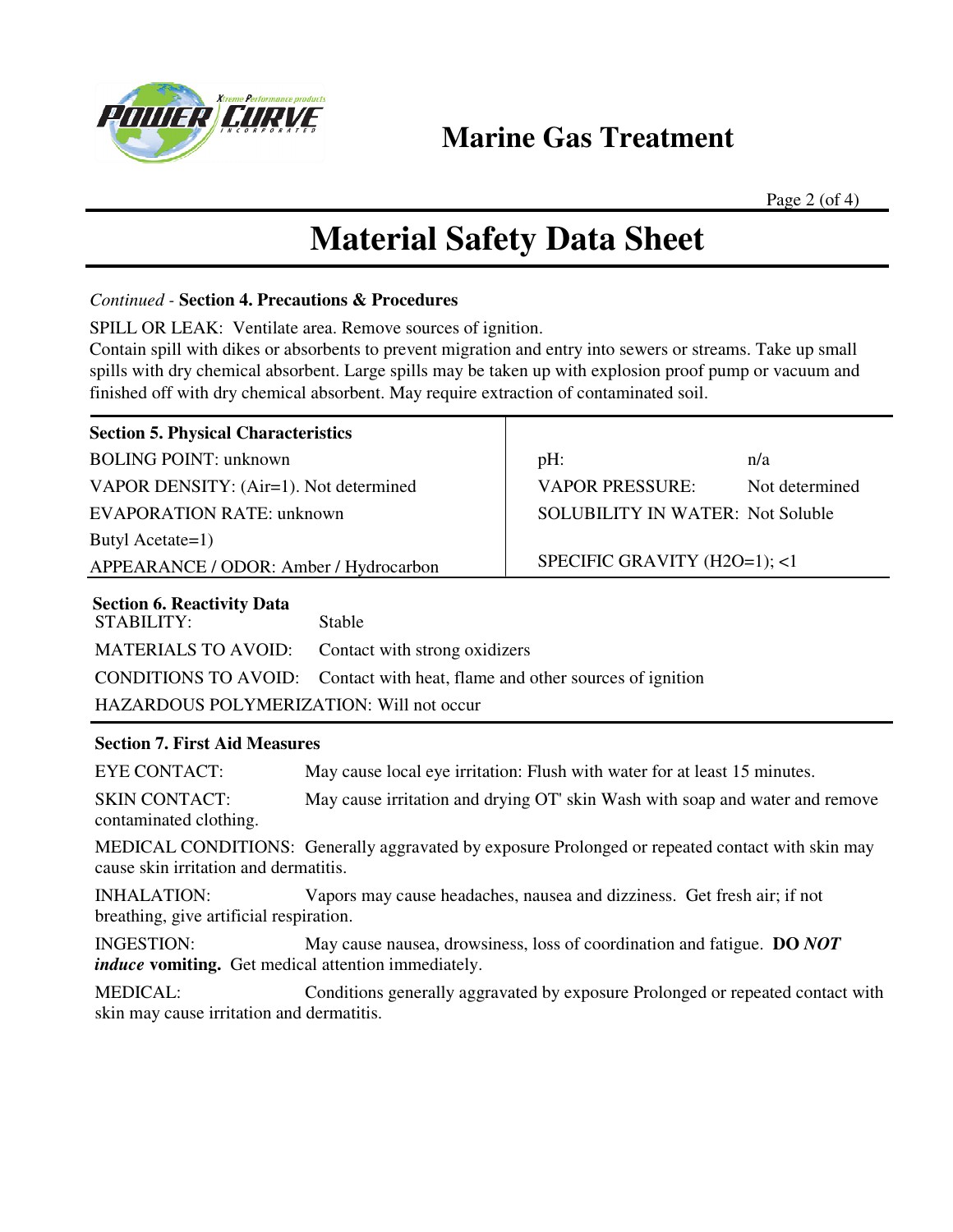

Page 3 (of 4)

# **Material Safety Data Sheet**

#### **Section 8. Environmental Concerns**

DEGRADABILITY/AQUATIC TOXICITY: Not Known

RCRA STATUS OF UNUSED MATERIAL: Dispose in permitted hazardous waste site.

EPA HAZARDOUS SUBSTANCE: Yes -Reportable Quantity = 100Ibs.for Ignitable substance.

WASTE DISPOSAL METHODS: Incinerate as waste oil at a registered site; disposer must comply with Federal, State and Local disposal or discharge statute.

SMALL SPILLS: Use an absorbent material, collect and place in marked containers for disposal. SPILL OR LEAK: Ventilate area. Remove sources of ignition. Contain spill with dikes or absorbents to prevent migration and entry into sewers or streams. Take up small spills with dry chemical absorbent. Large spills may be taken up with an explosion proof pump or vacuum and finished off with dry chemical absorbent. May require extraction of contaminated soil.

#### **Section 9. References**

GENERAL: Material Safety Data Sheets for components

#### **Section 10. Hazardous Ingredients**

This Material is NOT known to contain any Carcinogen listed under OSHA Communication Standard 29 CFR 1910 1200.

#### **Section 11. Transportation Information**

FLASH POINT PMCC: 100°F Typical

DOT HAZARD CLASS: 3. Packing group: Ill

Mark, label, handle, transport and store *as a Flammable Liquid:* UN/NA Number:

**NA 1993; Flammable liquid** NOS. Not regulated when shipped in a container less than 120 gallons, by ground within the U.S.

**UN 1993; Flammable liquid** NOS. Regulated when shipped in a container over 120 gallons, by sea or air, or overseas.

STORAGE: Keep container tightly closed during transport and storage. Store in a cool location and away from extreme heat and sources of ignition. Keep Container upright; do not roil; do not store in plastic - or rubber - or lined containers.